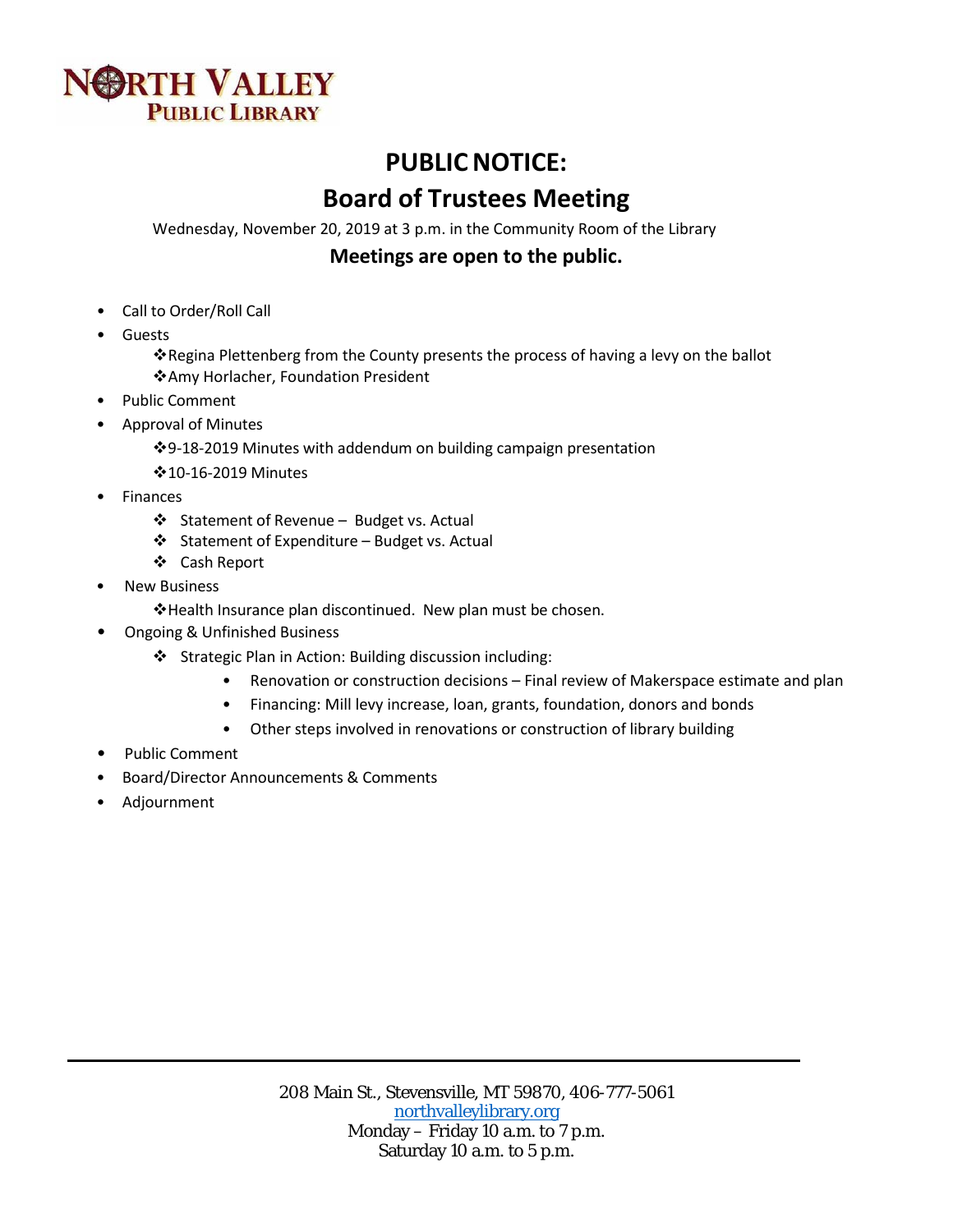### **North Valley Public Library**

Minutes Board of Trustees Meeting

Wednesday, November 20, 2019 at 3 p.m. in the Community Room of the Library

#### **Call to Order/Roll Call**

The meeting was called to order at 3:05 p.m.

#### **Present:**

Caitlin Dunn, Board Member Victoria Howell, Board Chairman Dianne Snedigar, Board Member Leon Theroux, Board Member Kim Tiplady, Board Member Denise Ard, Director

Absent: None

#### **Guests**

Amy Horlacher, Foundation President and Regina Plettenberg, Ravalli County Elections

Regina Plettenberg spoke at the request of the Board about the bond process. Regina said we should get bond counsel. She is most familiar with Dan Seamons from the law firm of Dorsey & Whitney. She said Districts need to think carefully when they want to run the bond. Districts can run bonds during primary, general, or special elections. Primary election do not have a lot of ballot issues. It is about timing. Be prepared. Board can do a resolution.

Mail is pass or fail. Regina needs ballots at least 85 days before an election but prefers earlier. 85 days is the drop dead time. It is much cheaper if it is not a special election. A special election would bear the entire cost of the ballot which is about \$11,830, \$1.00 per voter. 2021 is much more flexible and May 2021 are fire elections but if running unopposed by acclimation we would bear the full cost. She suggested November 2020 or May 2021. Need time to campaign for your bond and need also to consider publication fees.

Amy Horlacher shared the Foundation yearly report. She said most likely the Foundation will have the cost of the Makerspace covered. Heman Foundation approved a grant of \$13,500 for the Makerspace. The rest of the cost will most likely be covered by an anonymous donation but they have not yet received a check. The anonymous donors were interested in having the Makerspace called Ryan's room.

#### **Public Comment**

No public was present therefore there was no public comment

#### **Approval of Minutes**

Kim moved to approve the minutes for September 18, 2019 and October 16, 2019. Dianne seconded. The motion passed unanimously.

#### **Finances**

Leon asked what the three star symbols (\*\*\*) mean on the financial reports. Denise said those are auto generated by the accounting software, Black Mountain when the percentages are very disproportionate. The income exceeded the estimate by too high a percentage so the software inserts \*\*\*.

Leon moved to approve the financial reports and Kim seconded the motion. The motion passed unanimously.

#### **New Business**

#### **Health Insurance plan discontinued. New plan must be chosen.**

Kim moved to accept Denise's recommendation to change to Montana Health Co-op Connected Care Gold. Caitlin seconded the motion. The motion passed unanimously.